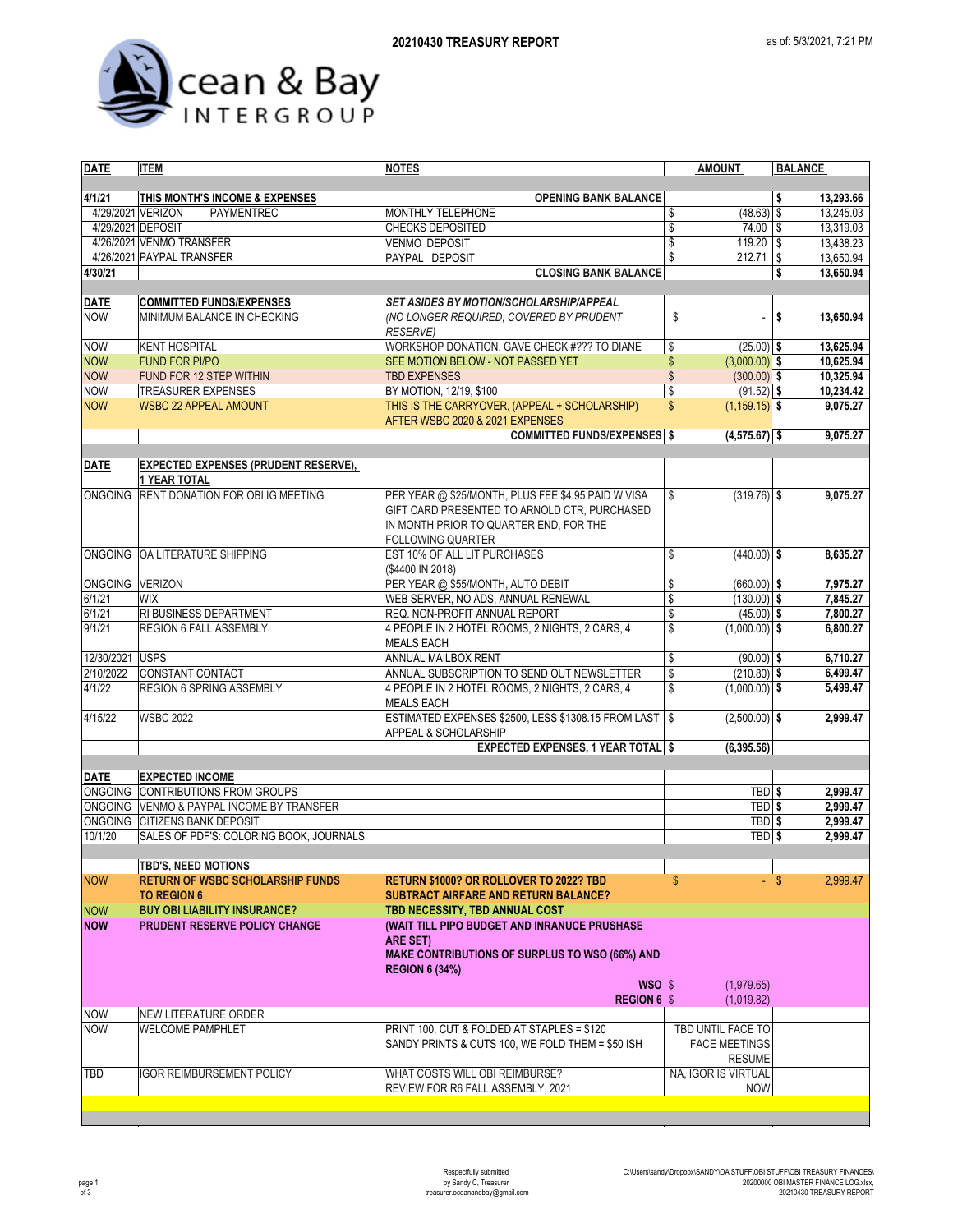

| MTG#  | <b>DAY</b> | <b>TIME</b>                                                                          | <b>City</b>                | <b>Group Name</b>                     | <u>jan</u> |        | feb         | mar     |        | apr                  | <b>2021 total</b> |            |
|-------|------------|--------------------------------------------------------------------------------------|----------------------------|---------------------------------------|------------|--------|-------------|---------|--------|----------------------|-------------------|------------|
|       |            |                                                                                      |                            |                                       |            |        | (see March) |         |        |                      |                   |            |
|       |            |                                                                                      |                            |                                       |            |        |             |         |        |                      |                   |            |
|       |            |                                                                                      |                            |                                       |            |        |             |         |        |                      |                   |            |
|       |            |                                                                                      |                            |                                       |            |        |             |         |        |                      |                   |            |
|       |            |                                                                                      |                            |                                       |            |        |             |         |        |                      |                   |            |
|       |            |                                                                                      |                            |                                       |            |        |             |         |        |                      |                   |            |
| 56941 | <b>THU</b> | 6:00-7:00pm                                                                          | <b>Bristol, RI</b>         | <b>Thursday Night Hope</b>            |            |        |             |         |        |                      | \$                |            |
| 56843 | <b>MON</b> | 4:00-5:00pm                                                                          | <b>Charlestown, RI</b>     |                                       |            |        |             |         |        |                      | \$                |            |
| 46600 | FRI        | 7:30-8:30pm                                                                          | <b>Cranston, RI</b>        | <b>Courage to Change</b>              |            |        |             | \$      | 80.00  | \$64.00              | \$                | 144.00     |
| 49802 | <b>MON</b> | 7:00-8:00pm                                                                          | <b>Cranston, RI</b>        | <b>Dignity Seekers</b>                |            |        |             |         |        |                      | \$                |            |
| 51785 | <b>THU</b> | 7:00-8:00pm                                                                          | <b>Cranston, RI</b>        | <b>Growth from Within</b>             |            |        |             |         |        |                      | \$                |            |
| 31493 | <b>SAT</b> | 10:00-11:00am                                                                        | <b>E. Greenwich RI</b>     | 12 Steps Within                       |            |        |             |         |        |                      | \$                |            |
| 56135 | <b>TUE</b> | 6:30-7:45 pm                                                                         | <b>East Providence, RI</b> | <b>BBSS</b>                           |            |        |             |         |        |                      | \$                |            |
| 05170 | <b>SAT</b> | 10:00-11:00am                                                                        | <b>Fall River MA</b>       | <b>Saturday Salvation</b>             |            |        |             | \$      | 209.00 |                      | \$                | 209.00     |
| 41086 | <b>SAT</b> | 9:00-10:30am                                                                         | <b>Greenville RI</b>       | <b>Big Book Step Study</b>            |            |        |             |         |        |                      | \$                |            |
| 54443 | <b>MON</b> | 10:00-11:00am                                                                        | <b>Johnston, RI</b>        | Let's Be Honest                       |            |        |             |         |        |                      | \$                |            |
| 51722 | <b>WED</b> | 6:30-7:30pm                                                                          | <b>Kingston RI</b>         | <b>Steps to Serenity</b>              |            |        |             |         |        |                      | \$                |            |
| 53588 | <b>THU</b> | 10:00-11:00am                                                                        | <b>Lincoln RI</b>          | <b>New Beginning</b>                  | \$         | 55.00  |             |         |        |                      | \$                | 55.00      |
| 12871 | <b>TUE</b> | 7:30-8:30pm                                                                          | <b>Mansfield, MA</b>       | <b>Moving Forward</b>                 |            |        |             | \$      | 44.00  |                      | \$                | 44.00      |
| 38721 | <b>SAT</b> | 9:30-10:30am                                                                         | <b>Middletown RI</b>       | A Room With A View                    |            |        |             |         |        |                      | \$                |            |
| 00415 | <b>WED</b> | 7:00-8:00pm                                                                          | <b>Middletown RI</b>       | Stop & Step                           |            |        |             |         |        |                      | \$                |            |
| 41086 | <b>SAT</b> | 8:30-9:30am                                                                          | <b>Plainville, MA</b>      | One Purpose Only                      |            |        |             |         |        |                      | \$                |            |
| 49305 | <b>SUN</b> | 6:00-7:00pm                                                                          | <b>Portsmouth, RI</b>      | The Art of Abstinence                 |            |        |             |         |        | \$<br>50.00          | \$                | 50.00      |
| 00908 | <b>TUE</b> | 9:30-10:30am                                                                         | Portsmouth, RI             | <b>Just for Today</b>                 |            |        |             |         |        |                      | \$                |            |
| 54109 | FRI        | 9:30-10:30am                                                                         | Portsmouth, RI             | Design for Living                     |            |        |             |         |        |                      | \$                |            |
| 56446 | <b>MON</b> | 6:30-7:30pm                                                                          | <b>Providence RI</b>       | The Recovery Team                     |            |        |             |         |        |                      | \$                |            |
| 46174 | <b>WED</b> | 7:30-8:30pm                                                                          | <b>Providence RI</b>       | 100 Pounder (MIRIAM)                  | \$         | 20.00  |             |         |        |                      | \$                | 20.00      |
| 49564 | <b>THU</b> | 7:30-8:30pm                                                                          | <b>Riverside, RI</b>       | <b>Riverside Meeting</b>              |            |        |             |         |        |                      | \$                |            |
| 01425 | <b>SUN</b> | 5:30-7:00pm                                                                          | <b>Rumford, RI</b>         | Friendship                            |            |        |             | \$      | 100.00 |                      | \$                | 100.00     |
| 51375 | <b>TUE</b> | 7:00-8:00pm                                                                          | <b>Warwick, RI</b>         | Surrender to Win (KENT)               |            |        |             |         |        |                      | \$                |            |
|       |            |                                                                                      |                            |                                       |            |        |             |         |        |                      | \$                |            |
|       |            | <b>PERSONAL CONTRIBUTIONS</b>                                                        |                            |                                       | \$         | 210.60 |             | \$      | 412.00 | \$299.20             | \$                | 921.80     |
|       |            | <b>OBI MEETING 7TH TRADITION</b>                                                     |                            |                                       |            |        |             | \$      | 10.00  |                      | \$                | 10.00      |
|       |            | <b>ADJUSTMENT TO BALANCE</b>                                                         |                            |                                       |            |        |             |         |        |                      | \$                |            |
|       |            | <b>FUNDRAISERS</b>                                                                   |                            |                                       |            |        |             |         |        |                      | ¢                 |            |
|       |            | <b>WORKSHOPS</b>                                                                     |                            |                                       |            |        |             |         |        |                      | \$                |            |
|       |            | <b>PAYPAL FEES</b>                                                                   |                            |                                       | \$         | (3.89) |             | \$      |        | $(5.80)$ \$ $(7.29)$ | \$                | (16.98)    |
|       |            |                                                                                      |                            |                                       |            |        |             |         |        |                      | \$                |            |
|       |            | OTHER DEPOSITS/REIMBURSEMENTS/SCHOLARSHIPS (PREFERRED METHOD: MAKE SEPARATE DEPOSIT) |                            |                                       |            |        |             |         |        |                      | \$                |            |
|       |            |                                                                                      |                            | <b>CONTRIBUTIONS</b>                  | S          | 281.71 | \$          | \$      | 849.20 | \$405.91             |                   | \$1,536.82 |
|       |            |                                                                                      |                            | <b>APPEAL FOR WSBC EXPENSES</b>       | \$         |        | \$          | \$      |        | \$                   | \$                |            |
|       |            |                                                                                      |                            | <b>LITERATURE SOLD</b>                | \$         | ٠      | \$<br>٠     | \$      | 91.50  | \$                   | \$                | 91.50      |
|       |            |                                                                                      |                            |                                       |            |        |             |         |        |                      |                   |            |
|       |            |                                                                                      |                            | <b>SCHOLARSHIPS,</b>                  | \$         | ٠      | \$          | S<br>٠  | ٠      | \$<br>٠              | \$                |            |
|       |            |                                                                                      |                            | <b>REIMBURSEMENTS</b><br><b>TOTAL</b> | \$         | 281.71 | \$          | \$      | 940.70 | \$405.91             |                   | \$1,628.32 |
|       |            |                                                                                      |                            |                                       |            |        |             |         |        |                      |                   |            |
|       |            |                                                                                      |                            | <b>DEPOSIT TOTAL FROM BANK</b>        | \$         |        | \$          | \$      | 479.00 | \$74.00              |                   | <b>NA</b>  |
|       |            |                                                                                      |                            | <b>STATEMENT</b>                      |            |        |             | ۰       |        |                      |                   |            |
|       |            |                                                                                      |                            | <b>VENMO TRANSFER TOTAL</b>           | \$         | 182.60 | \$          | \$<br>٠ |        | $319.50$ \$119.20    |                   | <b>NA</b>  |
|       |            |                                                                                      |                            | PAYPAL TRANSFER TOTAL                 | \$         | 99.11  | \$          | \$      | 142.20 | \$212.71             |                   | <b>NA</b>  |
|       |            |                                                                                      |                            | <b>DIFFERENCE</b>                     | \$         |        | \$          | \$      |        | \$                   |                   | <b>NA</b>  |